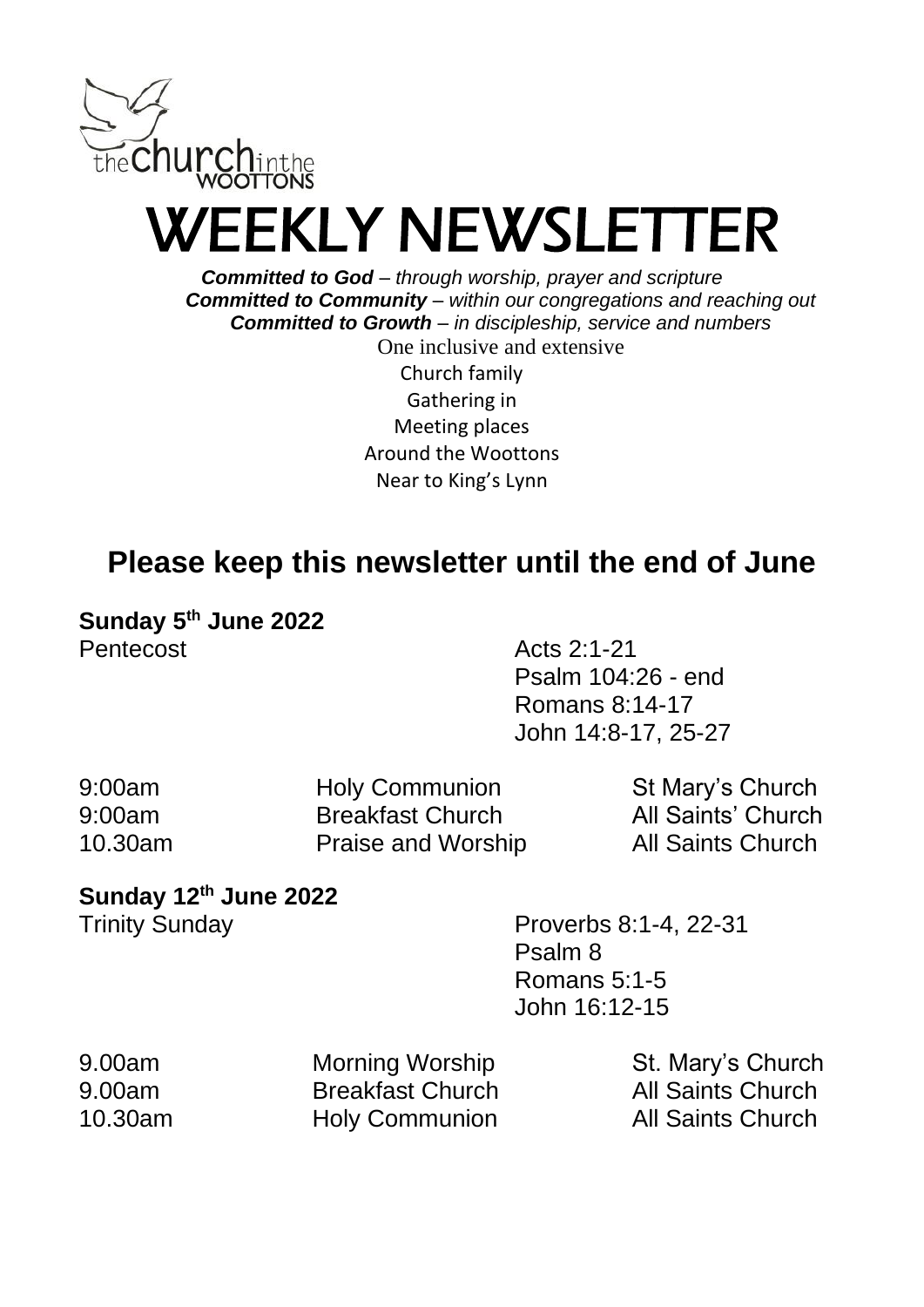**Sunday 19th June 2022**

**Isaiah 65:1-9** Psalm 22:19-28 Galatians 3:23-end Luke 8:26-39

| 9.00am  | <b>Holy Communion</b>                              | St. Mary's Church        |
|---------|----------------------------------------------------|--------------------------|
| 9.00am  | <b>Breakfast Church</b>                            | <b>All Saints Church</b> |
| 10.30am | Praise and Worship                                 | <b>All Saints Church</b> |
| 3.00pm  | <b>Holy Baptism</b><br><b>Jasper Edward Clarke</b> | St. Mary's Church        |

## **Sunday 26th June 2022**

| Trinty 2 | I Kings 19:5-16, 19-end |
|----------|-------------------------|
|          | Psalm 16                |
|          | Galatians 5:1, 13-25    |
|          | Luke 9:51-end           |
|          |                         |

| 10.30 | <b>Holy Communion</b> | St. Mary's Church |
|-------|-----------------------|-------------------|
|       | <b>Joint Service</b>  |                   |

### **Sunday 3 rd July 2022**

| Trinity 3 | <b>Isaiah 66:10-14</b> |
|-----------|------------------------|
|           | Psalm 66:1-8           |
|           | Galatians 6:1-16       |
|           | 10:1-11, 16-20<br>Luke |
|           |                        |

| 9.00am  | <b>Holy Communion</b>   | St. Mary's Church        |
|---------|-------------------------|--------------------------|
| 9.00am  | <b>Breakfast Church</b> | <b>All Saints Church</b> |
| 10.30am | Praise and Worship      | <b>All Saints Church</b> |

### *DIARY FOR JUNE*

| Wednesday 8 <sup>th</sup><br>Thursday 9th | 10.30am                         | 9:00 - 11:45am Drop-in at NW Village Hall<br>Holy Communion at St. Mary's |
|-------------------------------------------|---------------------------------|---------------------------------------------------------------------------|
|                                           |                                 | 10.30 - 12 noon Friendship Coffee Morning                                 |
|                                           |                                 | at 4a Blickling Close                                                     |
|                                           | 6.45pm                          | King's Lynn Community Choir at                                            |
|                                           |                                 | Springwood High School                                                    |
|                                           | Wednesday $15th$ 9.00 - 12 noon | Dropin at NW Village Hall                                                 |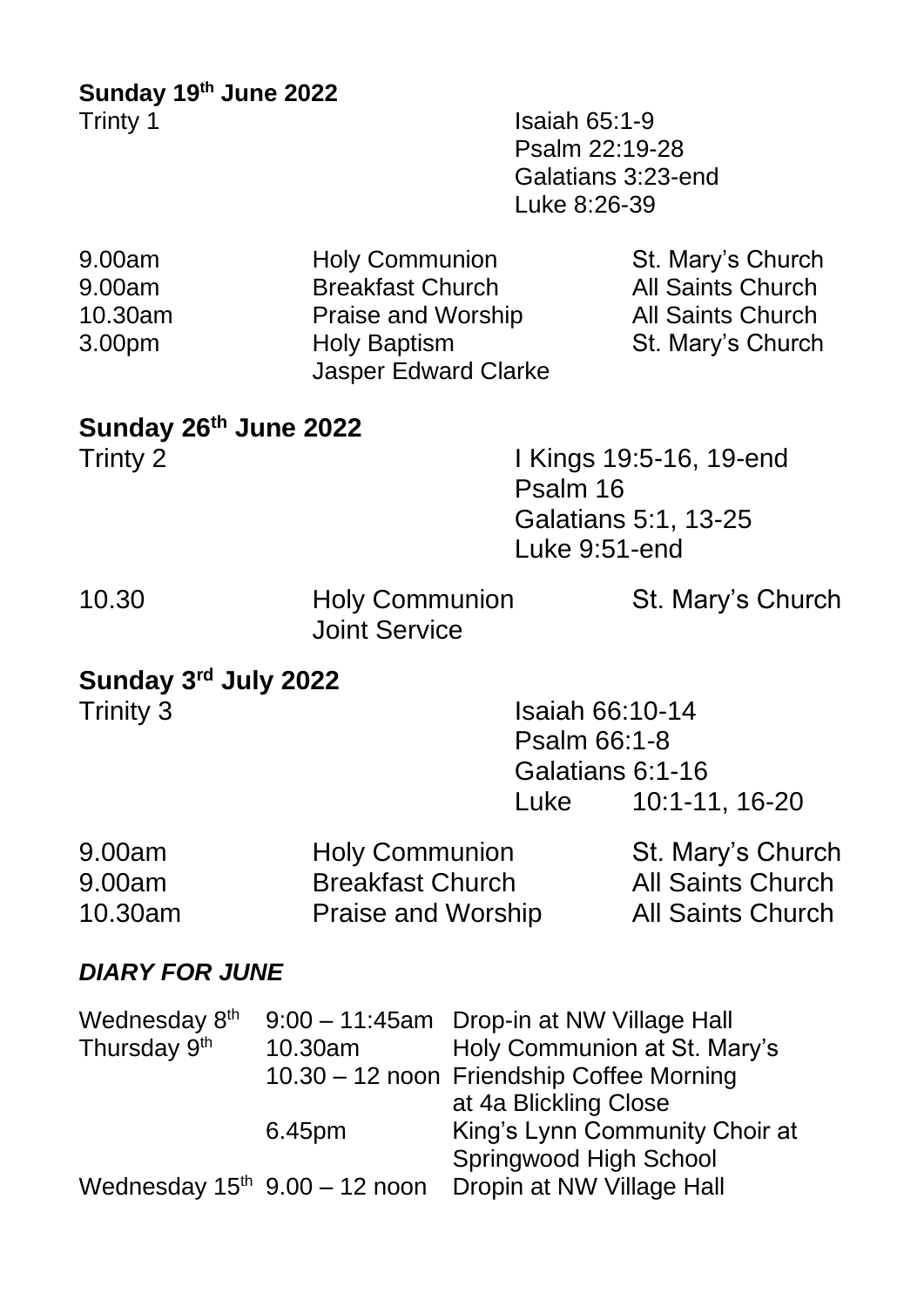| Thursday 16th                      | 10.30am          | Holy Communion at St. Mary's         |
|------------------------------------|------------------|--------------------------------------|
|                                    | 6.45pm           | King's Lynn Community Choir at       |
|                                    |                  | Springwood High School               |
| Sunday 19th                        | 3.00pm           | Baptism of Jasper Edward Clark       |
|                                    |                  | at All Saints Church                 |
| Wednesday $22^{nd}$ 9.00 - 12 noon |                  | Dropin at NW Village Hall            |
| Thursday 23rd                      | 10.30am          | Holy Communion at St. Mary's         |
|                                    | 3.00pm           | Wedding of Jason Smith and           |
|                                    |                  | Nicola Lane at All Saints Church     |
|                                    | 6.45pm           | King's Lynn Community Choir at       |
|                                    |                  | Springwood High School               |
| Saturday 25th                      | 10.30am          | Julie Swinton's ordination as priest |
|                                    |                  | at Norwich Cathedral.                |
|                                    | 2.00pm           | Wedding of Karen Flegg and           |
|                                    |                  | Stepen Barber at St. Mary's Church   |
| Sunday 26 <sup>th</sup>            | 10.30am          | Julie's first celebration of Holy    |
|                                    |                  | Communion as priest at St. Mary's    |
| Monday 27th                        | 7.30pm           | <b>KLDC Trustees meeting</b>         |
|                                    |                  | <b>KL Evangelical Church</b>         |
| Tuesday 28 <sup>th</sup>           | $6.30 - 8.30$ pm | Stories in the Gospel of John        |
|                                    |                  | at All Saints Church                 |
| Wednesday 29th 9.00-12 noon        |                  | Dropin at NW Village Hall            |
| Thursday 30 <sup>th</sup>          | 10.30am          | Holy Communion at St. Mary's         |

**THE REVD. JULIE SWINTON** – We are very pleased to announce that Julie has successfully completed her year as Deacon and that she will be ordained as a Priest at Norwich Cathedral on Saturday 25<sup>th</sup> June at 10.30am. Everyone from The Church in the Woottons is invited to join Julie at the Cathedral to support her on this momentous occasion. Julie would like everyone to bring a picnic so that we can celebrate together after the service in the Cathedral grounds. **Please sign up on the list in Church.** We might arrange a coach to take us there and back. Julie will celebrate Holy Communion for the first time during our joint service on Sunday 26<sup>th</sup> June at St. Mary's Church.

*URGENT: KING'S LYNN FOODBANK –* the demand on our local Foodbank is very high and will only increase. The Foodbank is currently distributing more food than it is receiving. This means that its reserves are being used up. When you shop at Tesco's, Sainsbury's, or Morrisson's in town, please use the Foodbank collection points – or leave food in Church. Thank you very much.